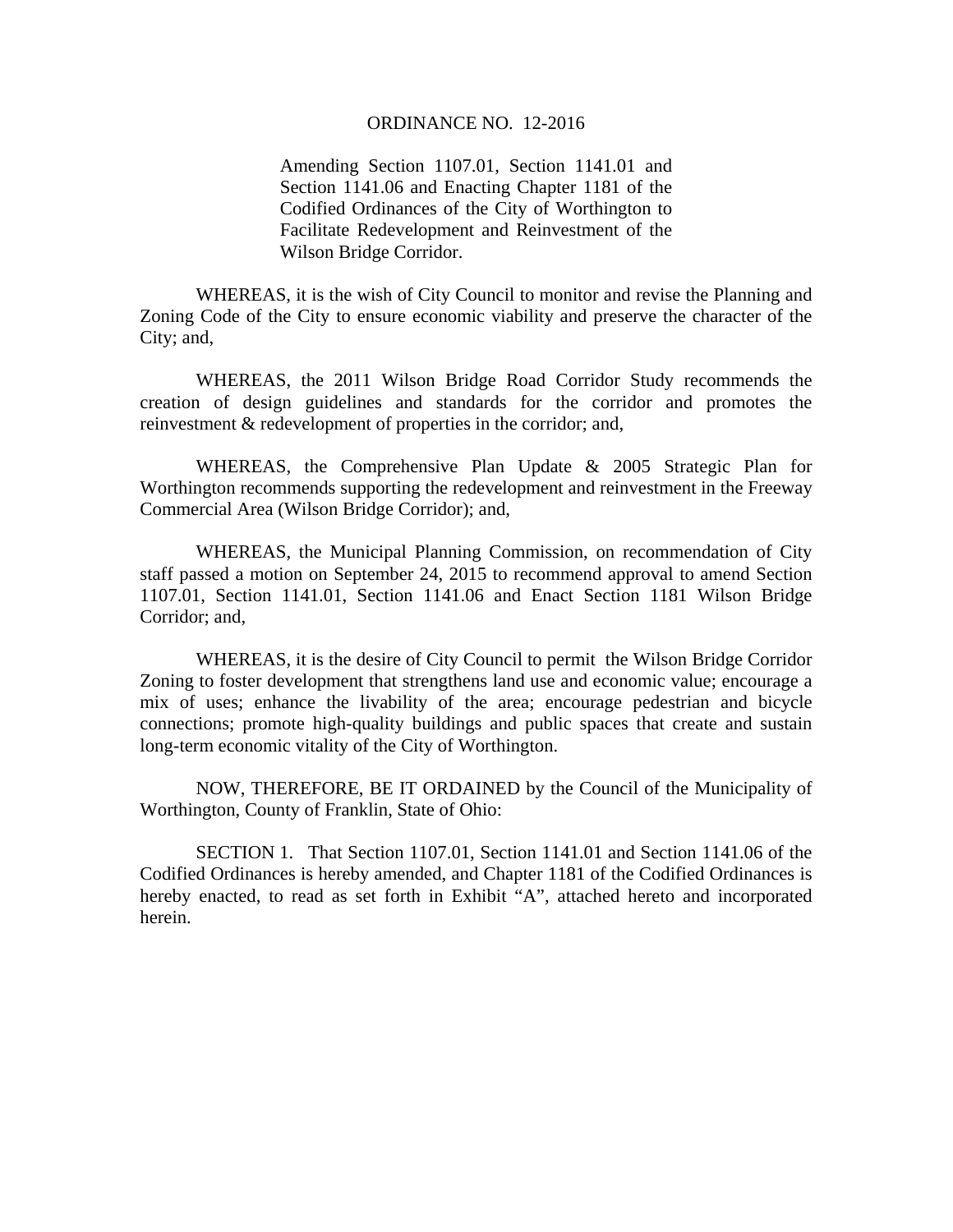#### ORDINANCE NO. 12-2016

 SECTION 2. That notice of passage of this Ordinance shall be posted in the Municipal Administration Building, the Worthington Library, the Griswold Center and Worthington Community Center and shall set forth the title and effective date of the Ordinance and a statement that the Ordinance is on file in the office of the Clerk of Council. This Ordinance shall take effect and be in force from and after the earliest period allowed by law and by the Charter of the City of Worthington, Ohio.

Passed April 18, 2016

 \_/s/ Bonnie D. Michael\_\_\_\_\_\_\_\_\_\_\_\_\_\_\_\_ President of Council

Attest:

 $\frac{1}{s}$  D. Kay Thress P.H. April 18, 2016

 Introduced April 4, 2016 Clerk of Council Effective June 20, 2016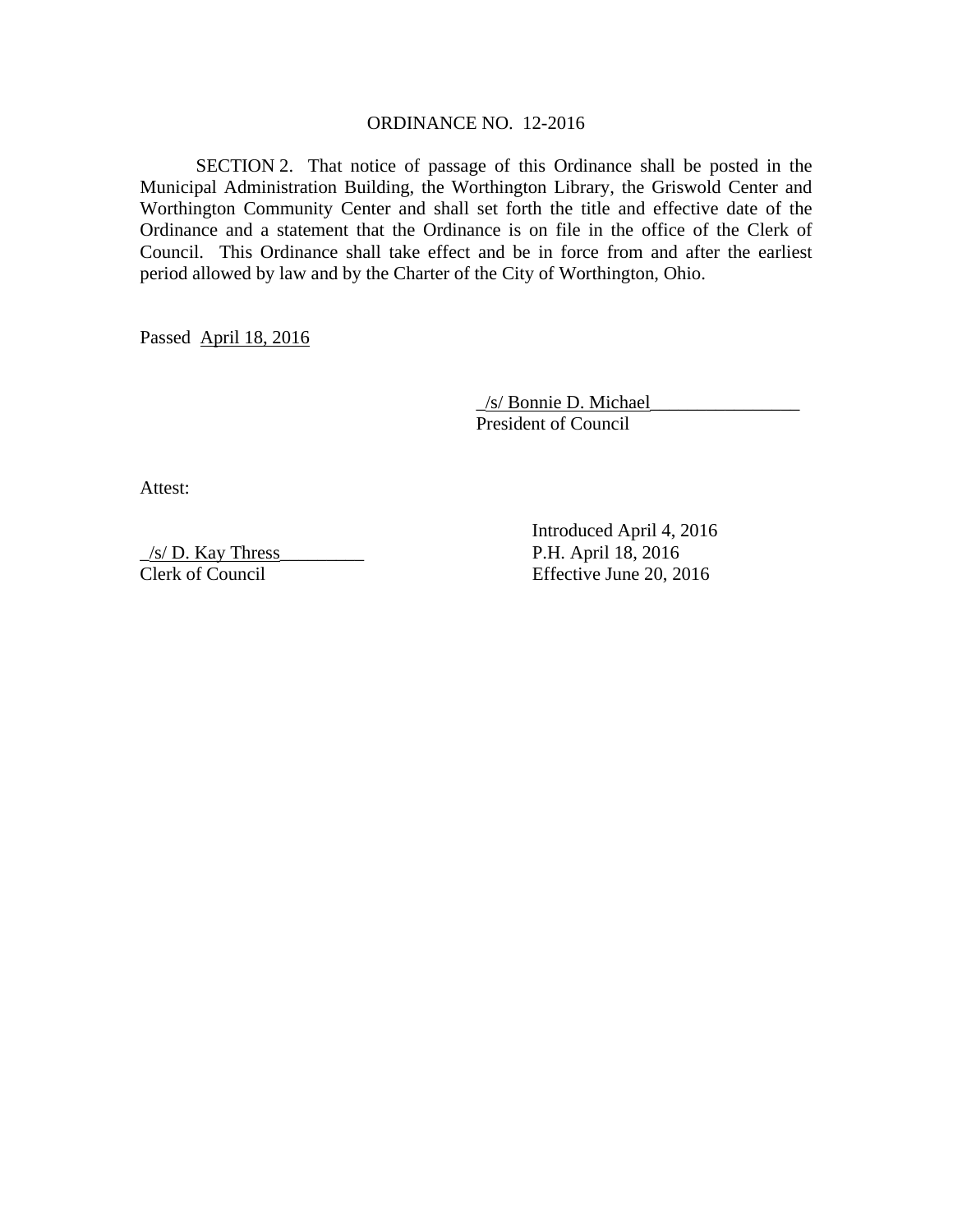

### **1107.01 VARIATIONS BY COUNCIL ACTION.**

On recommendation of the Municipal Planning Commission, or on its own initiative, Council may, by Ordinance, permit variations from the standards established in the Planning and Zoning Code with regard to the approval of a Subdivision, Development Plan, Planned Use District or Wilson Bridge Corridor plan in order to afford justice and address practical difficulties to interested persons. Council may by Resolution permit variations from the standards established in the Planning and Zoning Code with regard to the approval of an amendment to a Development or Wilson Bridge Corridor plan. Once Council grants a variation or exception, the approval of the same by the Board of Zoning appeals is not required.

#### **1141.01 DIVISION INTO DISTRICTS**

The City is hereby divided into districts under five general categories which shall be known as: Open Area Districts, Residential Districts, Commercial Districts, Industrial Districts and Wilson Bridge Corridor Districts.

### **1141.06 WILSON BRIDGE CORRIDOR DISTRICTS**

Refer to Section 1181.06 of the Codified Ordinances for the Wilson Bridge Corridor Districts.

### **1181.01 PURPOSE**

 The purpose of this Chapter is to facilitate implementation of the Wilson Bridge Road Corridor Study (Res. 18-2011), which promotes the redevelopment of the Wilson Bridge Road Corridor into a mixed use area that will generate new economic growth within the City. These requirements are intended to foster development that strengthens land use and economic value; to encourage a mix of uses; to enhance the livability of the area; to augment pedestrian and bicycle connections; and to promote construction of high-quality buildings and public spaces that help create and sustain long-term economic vitality.

#### **1181.02 DISTRICT BOUNDARIES**

There is hereby created the Wilson Bridge Corridor (WBC) which shall include all parcels with access from Wilson Bridge Road and Old Wilson Bridge Road, between the Olentangy River to the west, and the railroad to the east. The WBC shall also include properties adjacent to N. High St., from I-270 to Caren and Highland Avenues, but shall exclude any parcels owned by the City that are used for parkland purposes. Properties currently in the Architectural Review District shall also be subject to the provisions in Chapter 1177. In the event of conflict between the standards of the Architectural Review District and the standards of the WBC, the more restrictive standards shall apply.

#### **1181.03 DEFINITIONS.**

The definitions in Section 1101.01 and Chapter 1123 of the Planning and Zoning Code shall apply to those terms used in this chapter, with the addition of the following terms. All defined terms are capitalized.

(a) "Building Frontage" means the line of that face of the building nearest the front line of the lot.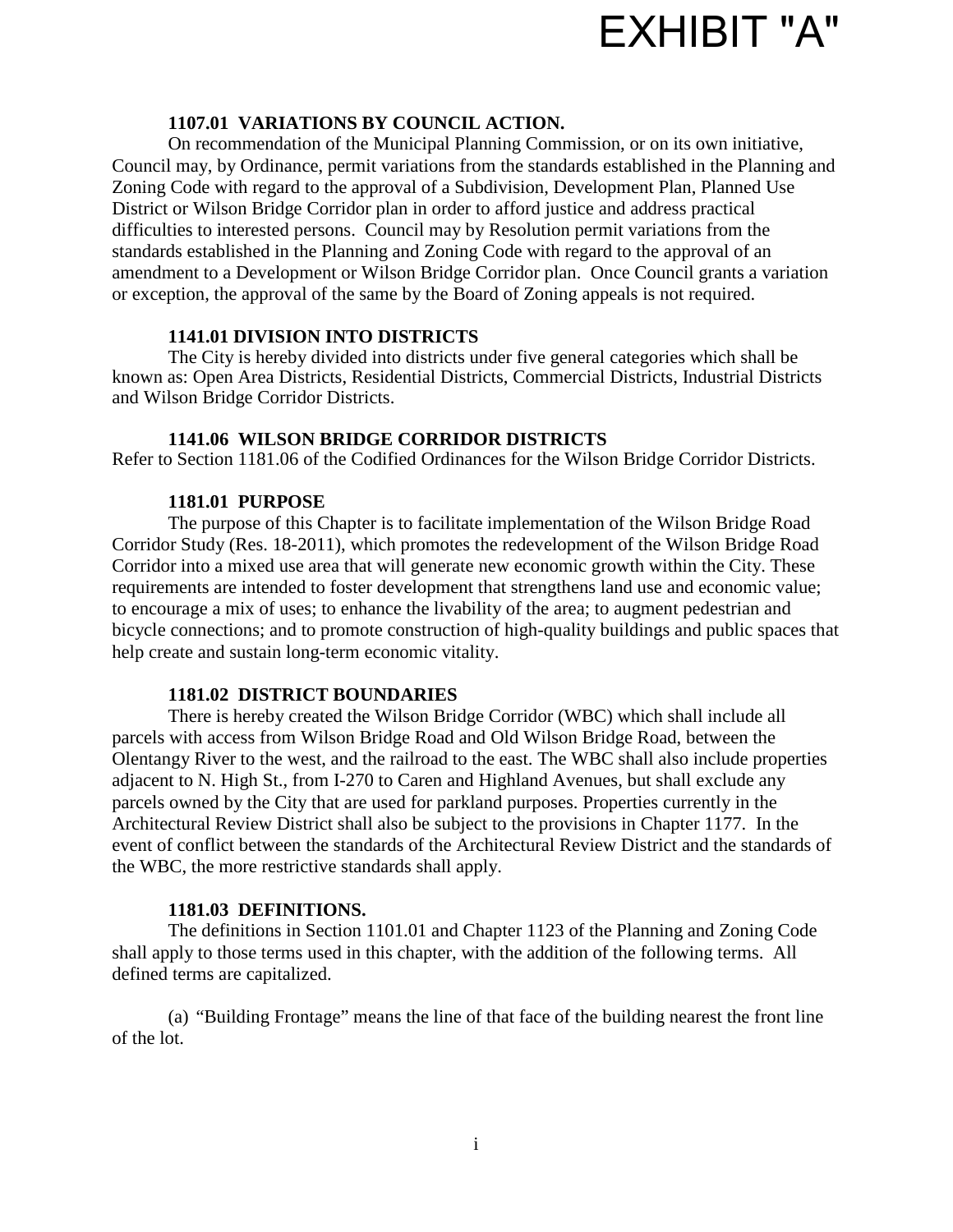

(b) "Impervious Surface" means a hard surface area that prevents or substantially impedes the natural infiltration of water into the underlying soil, resulting in an increased volume or velocity of surface water runoff.

(c) "Parapet" means a low wall barrier at the edge of a roof or structure which may serve to prevent falls over the edge or serve as a stylistic feature.

(d) "Setback" means the minimum distance from a property line to where a Building may be built.

(e) "Setback Area" means the area between the property line and required Setback.

### **1181.04 GENERAL PROVISIONS**

(a) Ordinary repair or maintenance and interior alterations not in conflict with the provisions herein are exempt.

- (b) The following improvements shall subject property to the provisions herein: (1) Construction of a new building;
	- (2) Expansion of a building's gross floor area based on the following:
		- A. If the expansion area is less than 25% of the existing building's area at the date of adoption of this Chapter, only the expansion area shall comply with this Chapter;
		- B. If the expansion area is 25% or more of the existing building's area, the entire building shall comply with this Chapter;
	- (3) Construction or expansion of parking facilities;
	- (4) Addition of landscaping, exterior lighting, fencing, or other accessory structures; and
	- (5) Construction and installation of signage.

(c) Proposals that address changes to existing conditions shall be subject to the provisions herein to the extent they can reasonably be applied.

(d) Redevelopment and/or change of use proposals in the WBC shall be a minimum of 3 acres of land and 200' of frontage along the Right-of-Way.

(e) The owner of a tract of land proposing improvements that are subject to the provisions in Subsection (b) shall submit an application for review to the Director of Planning and Building in accordance with Section 1181.07.

#### **1181.05 DEVELOPMENT STANDARDS**

(a) Site Layout.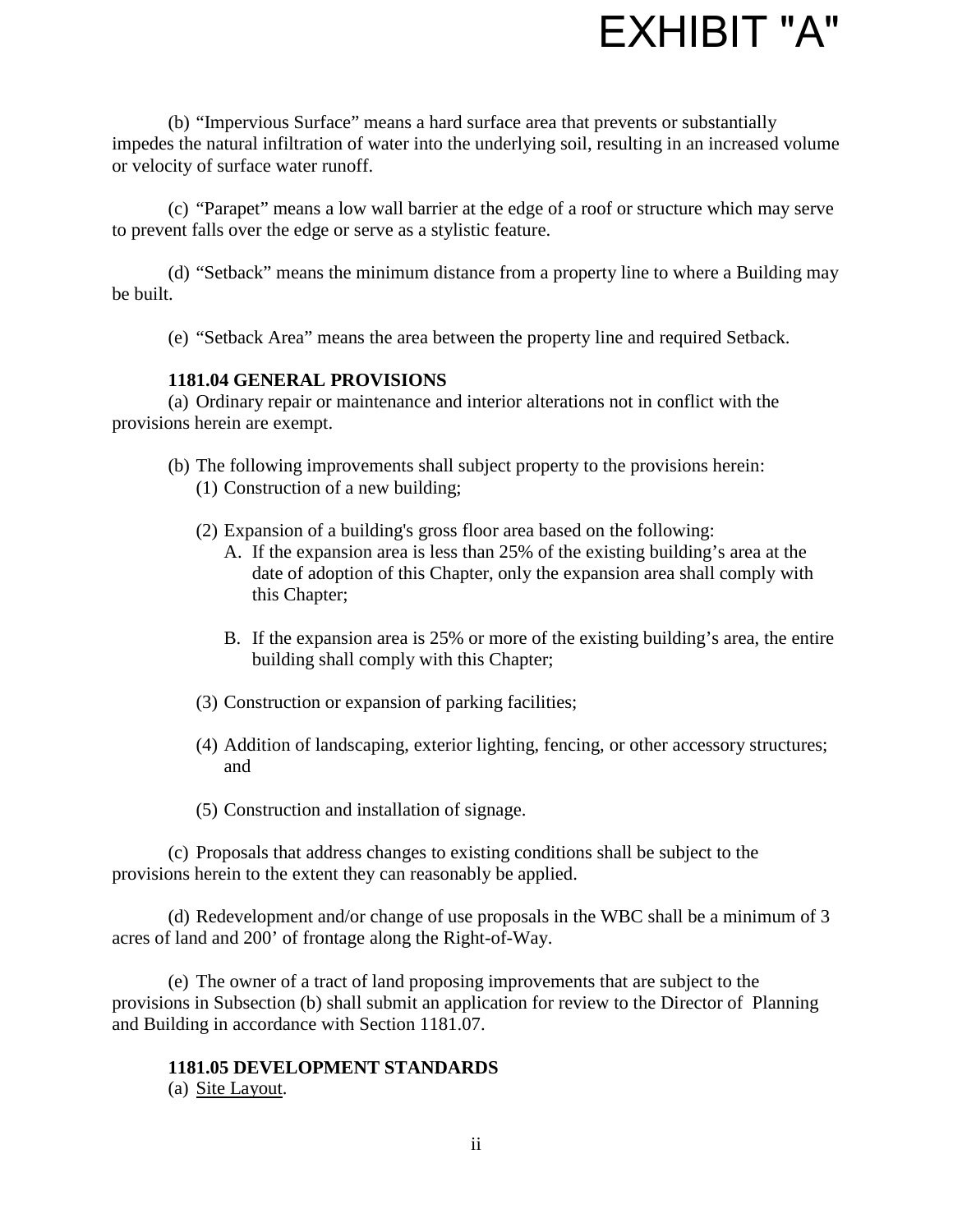

- (1) Setbacks. Buildings and parking should be set back to provide a buffer between the sidewalk and building, with some variations in the Building Setback Line encouraged throughout the WBC.
	- A. Buildings 50,000 square feet in area or less shall be located between 5' and 20' from adjacent Right-of-Way Lines. Buildings greater than 50,000 square feet in area shall be located at least 20' from adjacent Right-of-Way lines.
	- B. Buildings located along High Street north of Wilson Bridge Road shall be located at least 50' from the adjacent Right-of-Way lines.
	- C. Buildings on properties abutting properties in "R" districts shall not be located closer than 50' to the property line. Parking facilities and access drives on properties abutting properties in "R" districts shall not be located closer than 25' to the property line.
	- D. Setback areas in front of retail uses shall be primarily hardscaped, and may be used for outdoor dining and other commercial activities. Residential units with individual entries may include landscaping, walkways, porches, raised planters, walls and fences.
	- E. As building height increases, the buildings should consider the relationship between the setback, the street corridor, and the building height. A variety of techniques will be implemented to mitigate any potential "canyon/tunneling" effect along the corridor, such as the use of floor terracing, changes in building massing, insertion of a green commons, recessed seating and dining areas, and lush landscaping.
- (2) Right-of-Way Dedication. Dedication of Right-of-Way may be required to accommodate public improvements.
- (3) Screening. All development on parcels abutting properties in "R" districts shall be permanently screened in the setback area with the combination of a solid screen and landscape screening. The solid screen shall consist of a wall or fence at least 6' in height and maintained in good condition without any advertising thereon. Supporting members for walls or fences shall be installed so as not to be visible from any other property which adjoins or faces the fences or walls. This shall not apply to walls or fences with vertical supporting members designed to be identical in appearance on both sides.

Landscape screening shall consist of one of the following options at a minimum:

A. One large evergreen tree with an ultimate height of 40' or greater for every 20 linear feet, plus one medium evergreen tree with an ultimate height of 20' to 40' for every 10 linear feet. Evergreen trees shall be at least 6' in height at the time of planting. Shrubs and ornamental grasses shall be incorporated into the setback area as to complement the tree plantings. A minimum of one shrub or ornamental grass, at least 24" in height, shall be provided for every 5 linear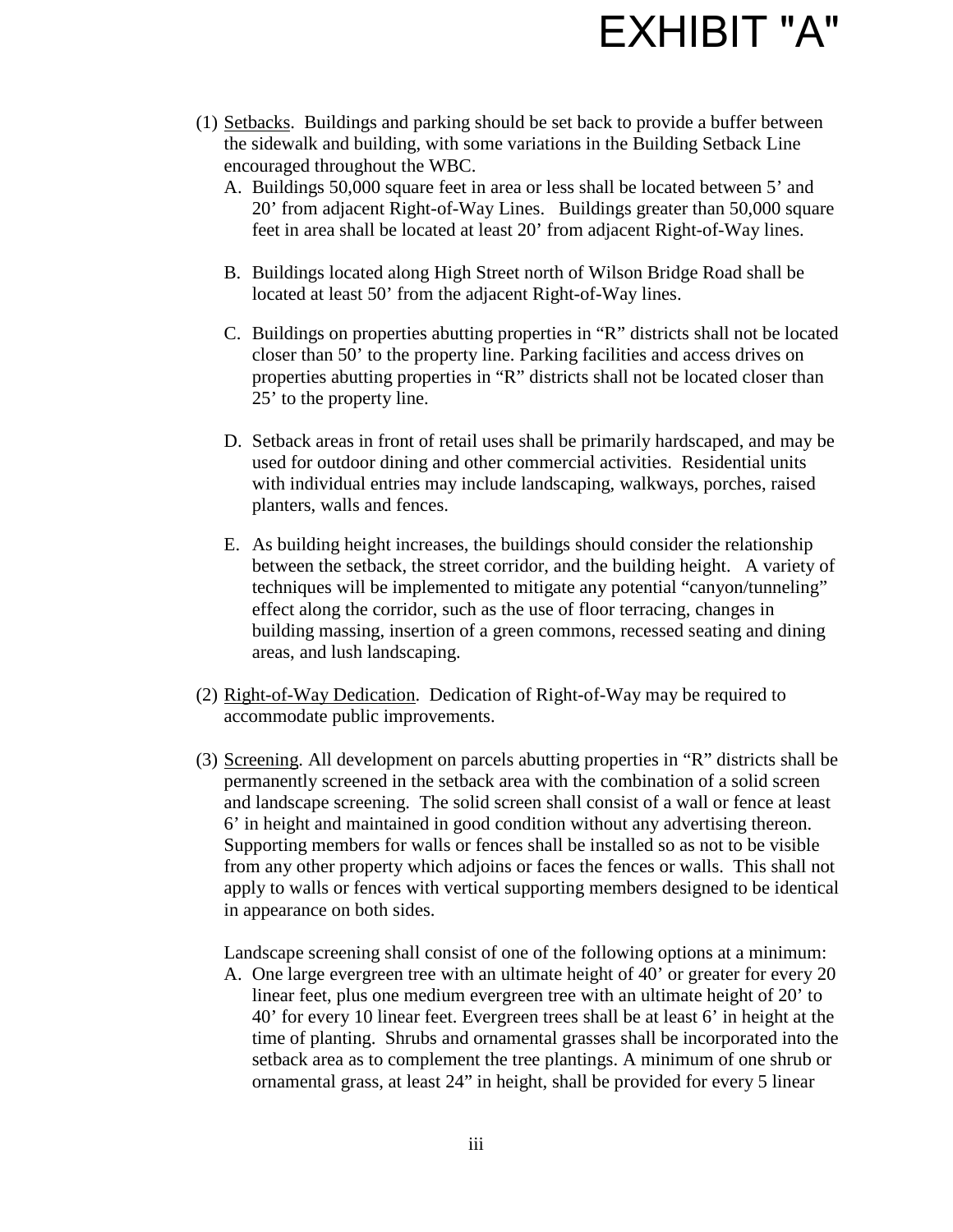

feet. Shrubs and grasses may be planted in clusters and do not need to be evenly spaced.

- B. One large deciduous tree with an ultimate height of 50' or greater for every 25 linear feet, plus one medium deciduous tree with an ultimate height of 20' to 40' for every 15 linear feet. Shrubs and ornamental grasses shall be incorporated into the setback area as to complement the tree plantings. A minimum of one shrub or ornamental grass, at least 24" in height, shall be provided for every 5 linear feet. Shrubs and grasses may be planted in clusters and do not need to be evenly spaced.
- (4) Equipment. Exterior service, utility, trash, and mechanical equipment shall be located to the rear of buildings if possible and screened from view with a wall, fence or landscaping. Such equipment shall be completely screened from view. Materials shall be consistent with those used in the building and/or site. Equipment located on buildings shall match the color of the building.
- (5) Tract Coverage. A maximum of 75% of the property shall be covered with impervious surfaces.
- (6) Pedestrian Access. Sidewalks with a minimum width of 5', Recreation Paths with a minimum width of 10', or a combination of both shall be provided along all Rights-of-Way. Pedestrian connections from Sidewalks, Recreation Paths and parking lots to building entrances shall be provided.
- (7) Drive-in Commercial Uses. Drive-in Commercial Uses shall be oriented so that the drive through is not between the primary street frontage and the building.

(b) Buildings. Building design should enhance the character of the WBC. A diversity of architectural styles is encouraged to provide visual interest and add to the overall appeal of the corridor.

- (1) Design.
	- A. A principal building shall be oriented parallel to Wilson Bridge Road, or as parallel as the site permits, and should have an operational entry facing the street.
	- B. The height of a building shall be a minimum of 18' for flat roof buildings measured to the top of the parapet, or 12' for pitched roof buildings measured to the eave. Maximum building height shall be per Section 1181.06 of the Code. Building Frontage that exceeds a width of 50' shall incorporate articulation and offset of the wall plane to prevent a large span of blank wall and add interest to the facade. To avoid a potential "canyon/tunneling" effect along the corridor, the use of floor terracing, changes in building massing, insertion of a green commons, recessed seating and dining areas, and lush landscaping will be required.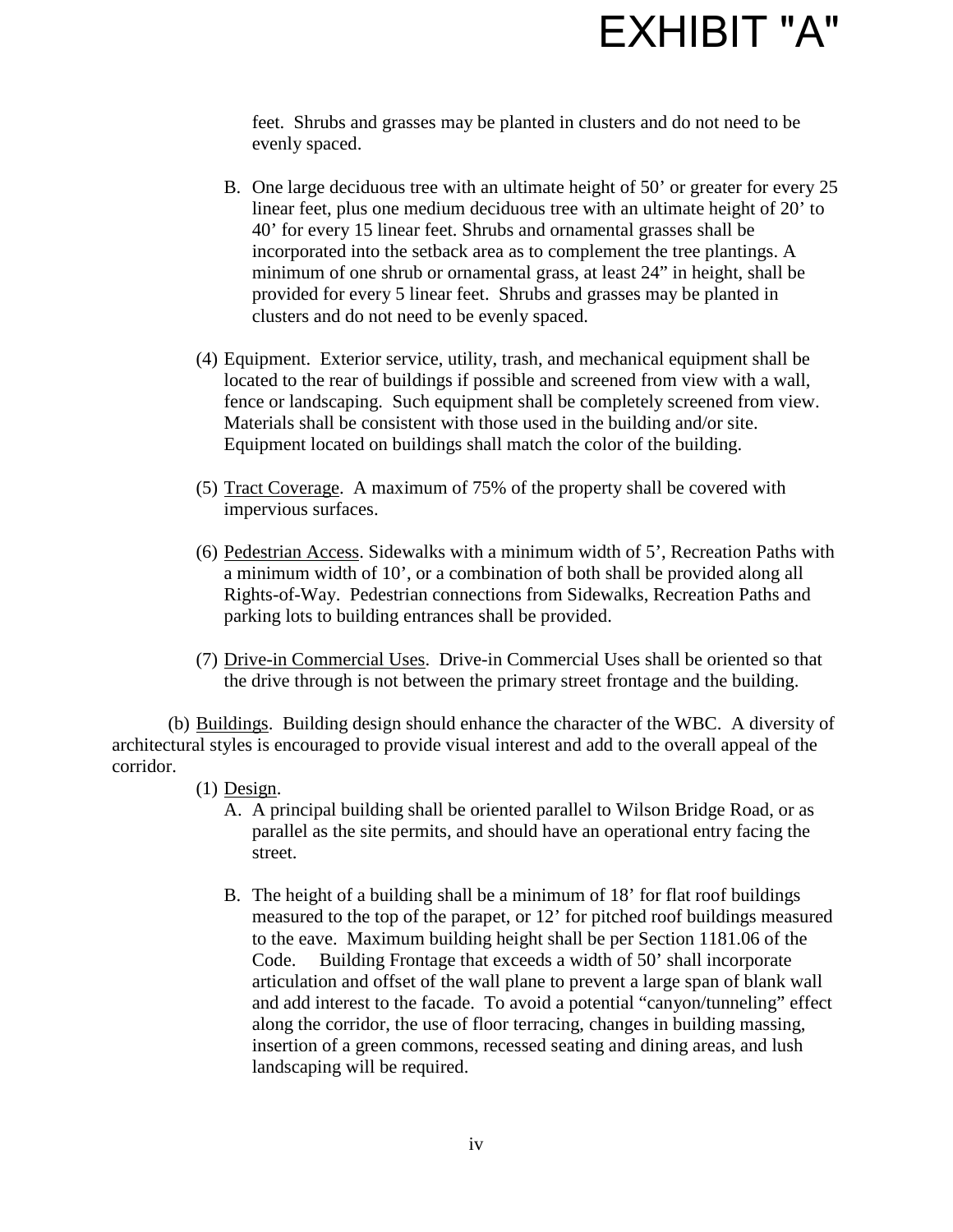- C. Extensive blank walls that detract from the experience and appearance of an active streetscape should be avoided.
- D. Details and materials shall be varied horizontally to provide scale and threedimensional qualities to the building.
- E. Entrances shall be well-marked to cue access and use, with public entrances to a building enhanced through compatible architectural or graphic treatment.
- F. When designing for different uses, an identifiable break between the building's ground floors and upper floors shall be provided. This break may include a change in material, change in fenestration pattern or similar means.
- G. Where appropriate, shade and shadow created by reveals, surface changes, overhangs and sunshades to provide sustainable benefits and visual interest should be used.
- H. Roof-mounted mechanical equipment shall be screened from view on all four sides to the height of the equipment. The materials used in screening must be architecturally compatible with the rooftop and the aesthetic character of the building.
- (2) Materials.
	- A. Any new building or redevelopment of a building façade should include, at a minimum, 75% of materials consisting of full set clay bricks, stone, cultured stone, wood or fiber cement board siding. Samples must be provided.
	- B. Vinyl siding and other less durable materials should not be used.
	- C. Long-lived and sustainable materials should be used.
	- D. The material palette should provide variety and reinforce massing and changes in the horizontal or vertical plane.
	- E. Especially durable materials on ground floor façades should be used.
	- F. Generally, exterior insulation finishing systems (EIFS), are not preferred material types.
	- G. A variety of textures that bear a direct relationship to the building's massing and structural elements to provide visual variety and depth should be provided.
	- H. The color palette shall be designed to reinforce building identity and complement changes in the horizontal or vertical plane.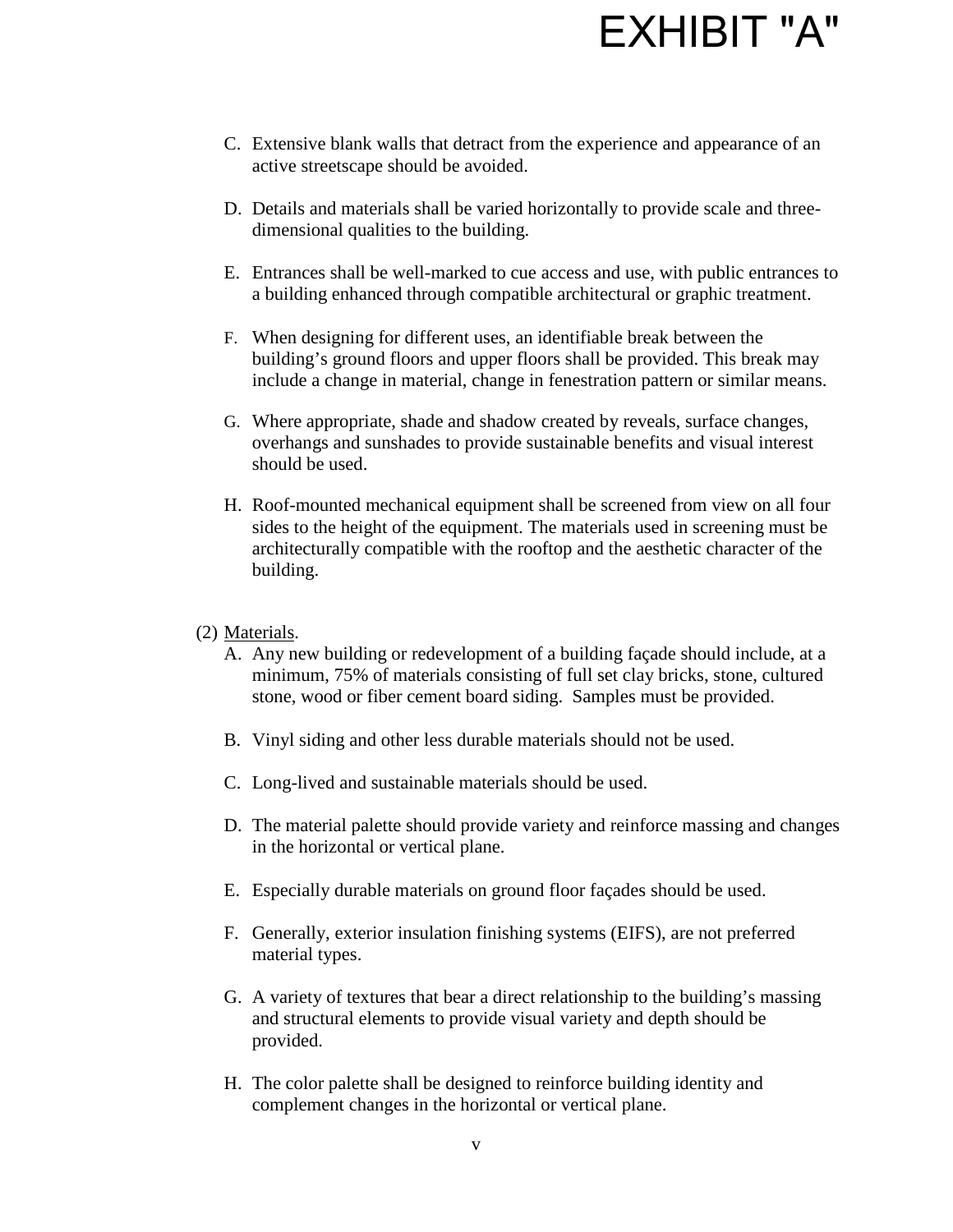### (3) Windows and Doors.

- A. Ground-floor window and door glazing shall be transparent and nonreflective. Above the ground floor, both curtain wall and window/door glazing shall have the minimum reflectivity needed to achieve energy efficiency standards. Non-reflective coating or tints are preferred.
- B. Walls adjacent to the primary building frontage, shall have the pattern of window glass continued from the primary building frontage a minimum distance of 10<sup>'</sup>.
- C. Windows and doors shall be recessed from the exterior building wall, except where inappropriate to the building's architectural style.
- D. For a primary building frontage of a commercial use, a minimum of 30% of the area between the height of 2' and 10' above grade shall be in clear window glass that permits a full, unobstructed view of the interior to a depth of at least 4'.

(c) Landscaping. There shall be landscaping that complements other site features and creates relief from buildings, parking areas and other man-made elements.

- (1) Natural Features: Natural Features shall not be removed, damaged, altered or destroyed without approval per the procedures in Section 1181.07. All healthy trees 6" caliper or larger shall be retained, or replaced with total tree trunk equal in diameter to the removed tree, and this shall be documented as part of an approved Natural Features preservation plan and/or landscape plan. In the event the Municipal Planning Commission determines that full replacement would result in the unreasonable crowding of trees upon the Lot, or that such replacement is not feasible given site conditions, a fee of \$150.00 per caliper inch of trees lost and not replaced on such property shall be paid in cash to the City for deposit in the Special Parks Fund. Such deposits shall be used for reforestation on public property.
- (2) Drought tolerant, salt tolerant, non-invasive, low maintenance trees and shrubs should be utilized.
- (3) Deciduous trees shall be a minimum of 2" caliper at the time of installation; evergreen trees shall be a minimum of 6' in height at the time of installation; and shrubs shall be a minimum of 24" in height at the time of installation.
- (4) Street trees shall be provided.
- (5) Parking lot landscaping shall be required per the provisions in Chapter 1171.
- (6) Seasonal plantings should be incorporated into the landscape plan.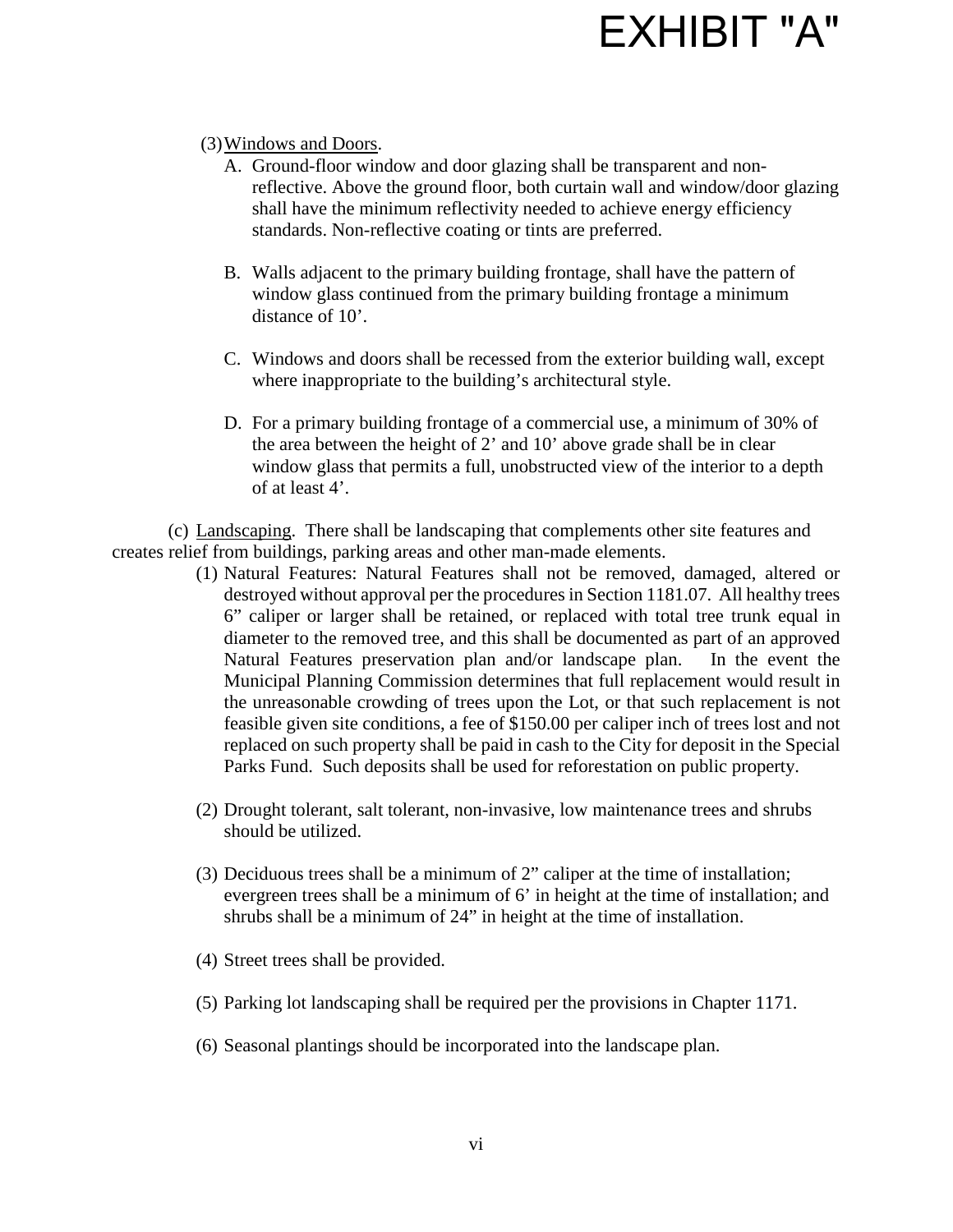(7) The approved landscape plan must be maintained across the life of the development.

(d) Lighting. All exterior lighting shall be integrated with the building design and site and shall contribute to the night-time experience, including façade lighting, sign and display window illumination, landscape, parking lot, and streetscape lighting.

- (1) The average illumination level shall not exceed 3 footcandles. The light level along a property line shall not exceed 0 footcandles.
- (2) The height of parking lot lighting shall not exceed 15' above grade and shall direct light downward. Parking lot lighting shall be accomplished from poles within the lot, and not building-mounted lights.
- (3) For pedestrian walkways, decorative low light level fixtures shall be used and the height of the fixture shall not exceed 12' above grade.
- (4) Security lighting shall be full cut-off type fixtures, shielded and aimed so that illumination is directed to the designated areas with the lowest possible illumination level to effectively allow surveillance.
- (e) Signs.
	- (1) General
		- A. All new signs, including sign face replacement, shall be subject to the provisions herein.
		- B. The provisions in Chapter 1170 shall apply to all signs in the WBC unless otherwise stated in this section.
		- C. Exterior lighting fixtures are the preferred source of illumination.
	- (2) Freestanding Signs
		- A. There shall be no more than one freestanding sign on parcels less than 2 acres in size, and no more than two freestanding signs on parcels 2 acres in size or greater.
		- B. Freestanding signs shall be monument style and no part of any freestanding sign shall exceed an above-grade height of 10'. Sign area shall not exceed 50 square feet per side, excluding the sign base. The sign base shall be integral to the overall sign design and complement the design of the building and landscape.
		- C. Freestanding signs may include the names of up to eight tenants of that parcel.
		- D. Light sources shall be screened from motorist view.
	- (3) Wall-mounted Signs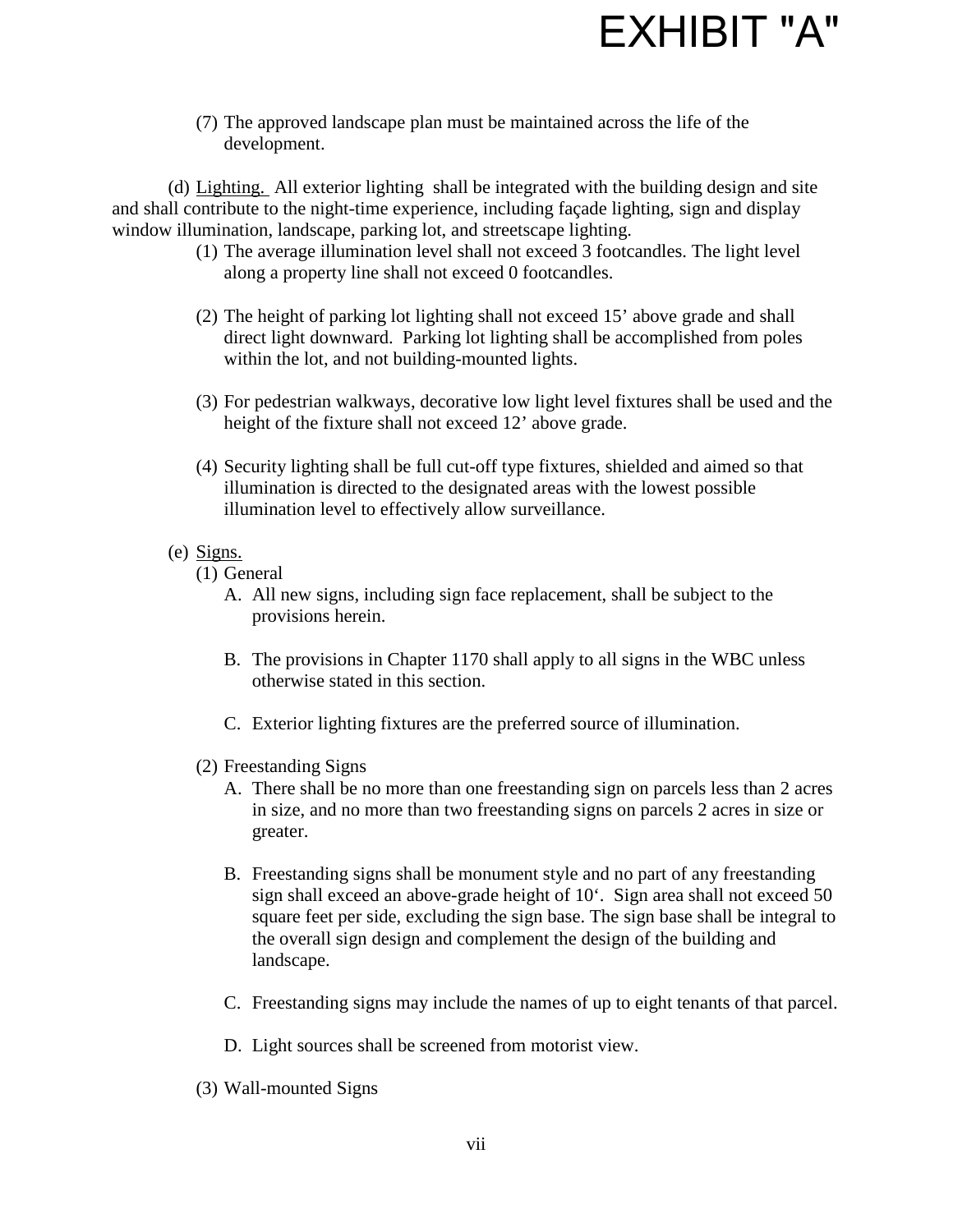

- A. Each business occupying 25% or more of a building may have one wall sign and one projection sign. Wall-mounted signs shall not exceed 40 square feet in area, and projection signs shall not exceed 12 square feet in area per side.
- B. Businesses occupying 25% or more of a building on a parcel abutting more than one Right-of-Way may have a wall sign facing each Right-of-Way.
- C. Businesses occupying 25% or more of a building abutting the I-270 Right-of-Way may have a wall sign facing each Right-of-Way. Such signs may have a non-illuminated background up to 200 square feet in area. The graphic portion of such signs shall not exceed 100 square feet in area.
- D. Wall-mounted and projection signs shall be designed appropriately for the building, and shall not be constructed as cabinet box signs or have exposed raceways.
- (f) Parking.
	- (1) Design. Surface parking shall be located to the rear or side of the buildings on the site. If parking is located on the side of the building, parking shall not exceed 2 rows of parking with a drive aisle between, shall not exceed 60' of street frontage, shall be located no closer to the Right-of-Way than the building, and shall be screened from view from the Right-of-Way.
	- (2) Non-residential Uses. Parking shall be adequate to serve the proposed uses, but shall in no case exceed 125% of the parking requirement in Section 1171.01**.**
	- (3) Residential Uses. There shall not be less than one parking space per Dwelling Unit.
	- (4) Bicycle Parking. Bicycle parking should be provided and adequate to serve the proposed uses.
	- (5) Structured Parking. Structured parking shall be permitted and encouraged within the WBC, and shall meet all other standards as outlined in this chapter.

(g) Public Spaces. A minimum of one Public Space Amenity as approved by the Municipal Planning Commission shall be required for every 5,000 square feet of gross floor area of multi-family dwellings, commercial or industrial space that is new in the WBC. Public Space Amenities are elements that directly affect the quality and character of the public domain such as:

- (1) An accessible plaza or courtyard designed for public use with a minimum area of 250 square feet:
- (2) Sitting space (e.g. dining area, benches, or ledges) which is a minimum of 16 inches in height and 48 inches in width;
- (3) Public art;
- (4) Decorative planters;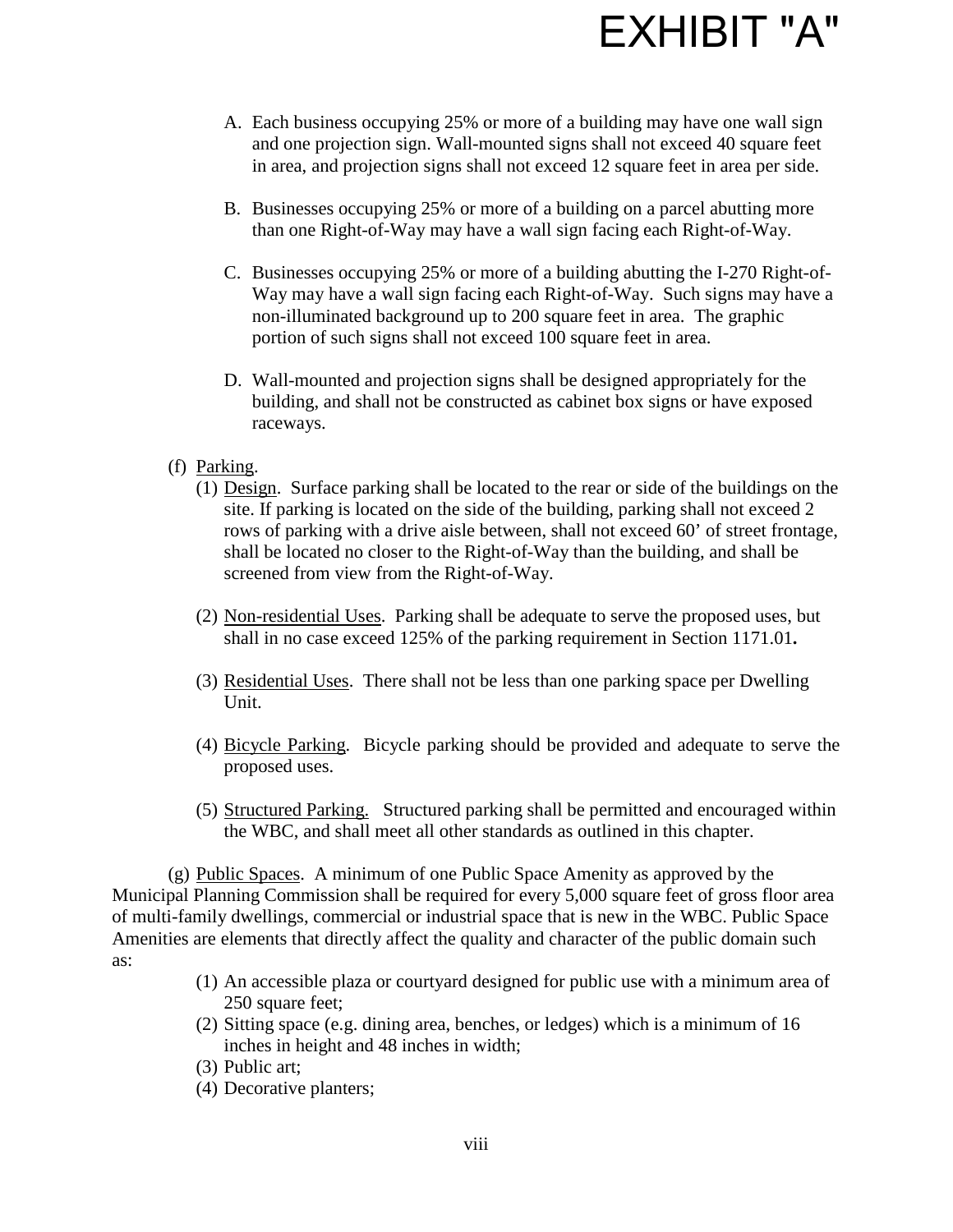(5) Bicycle racks;

- (6) Permanent fountains or other Water Features;
- (7) Decorative waste receptacles;
- (8) Decorative pedestrian lighting; and
- (9) Other items approved by the Municipal Planning Commission.

### **1181.06 ESTABLISHMENT OF WILSON BRIDGE CORRIDOR ZONING DISTRICTS**

The following zoning districts are established for use in the WBC:

(a) "WBC-1" Medium Density Residential: An area along the WBC that allows for medium density residential housing, offering a variety of housing styles and pricing options that complement the residential and architectural patterns and styles in the City.

- (1) Permitted Uses: Multi-family dwellings, Home Occupations, Public uses, Essential services and Accessory uses.
- (2) Maximum Building Height: Three stories except buildings on the south side of Wilson Bridge Road between Westview Drive and McCord Park should be limited to 2 ½ stories and 30'.
- (3) Density: The maximum number of dwelling units allowed per acre for development within the WBD-1 shall be 14, with a desired number between 10 and 14 dwelling units.

(b) "WBC-2" Professional Office: Areas to promote small to medium sized office uses. A variety of office types and styles are encouraged to promote flexibility and adaptability.

- (1) Permitted Uses: Office uses, Essential services and Accessory uses.
- (2) Conditional Use: Public uses and Semi-public uses.
- (3) Maximum Building Height: 3 stories, except buildings on the south side of Wilson Bridge Road between Westview Drive and McCord Park should be limited to 2 ½ stories and 35'.

(c) "WBC-3" Mixed Use: An area along the WBC that allows for a mix of retail and office uses both vertically and horizontally. Retail uses are encouraged for the first floor of multi-floor developments. Pedestrian facilities and public spaces are encouraged. Some residential uses may be incorporated in this area.

- (1) Permitted Uses: Uses listed in Chapter 1147 of the Codified Ordinances as permitted uses in the following districts: "C-1" Neighborhood Commercial, "C-2" Community Shopping Center, and "C-3" Institutions and Offices.
- (2) Conditional Uses: Residential Uses, Hotels, Motels, Drive-in Commercial Uses, and Breweries, Distilleries and Wineries.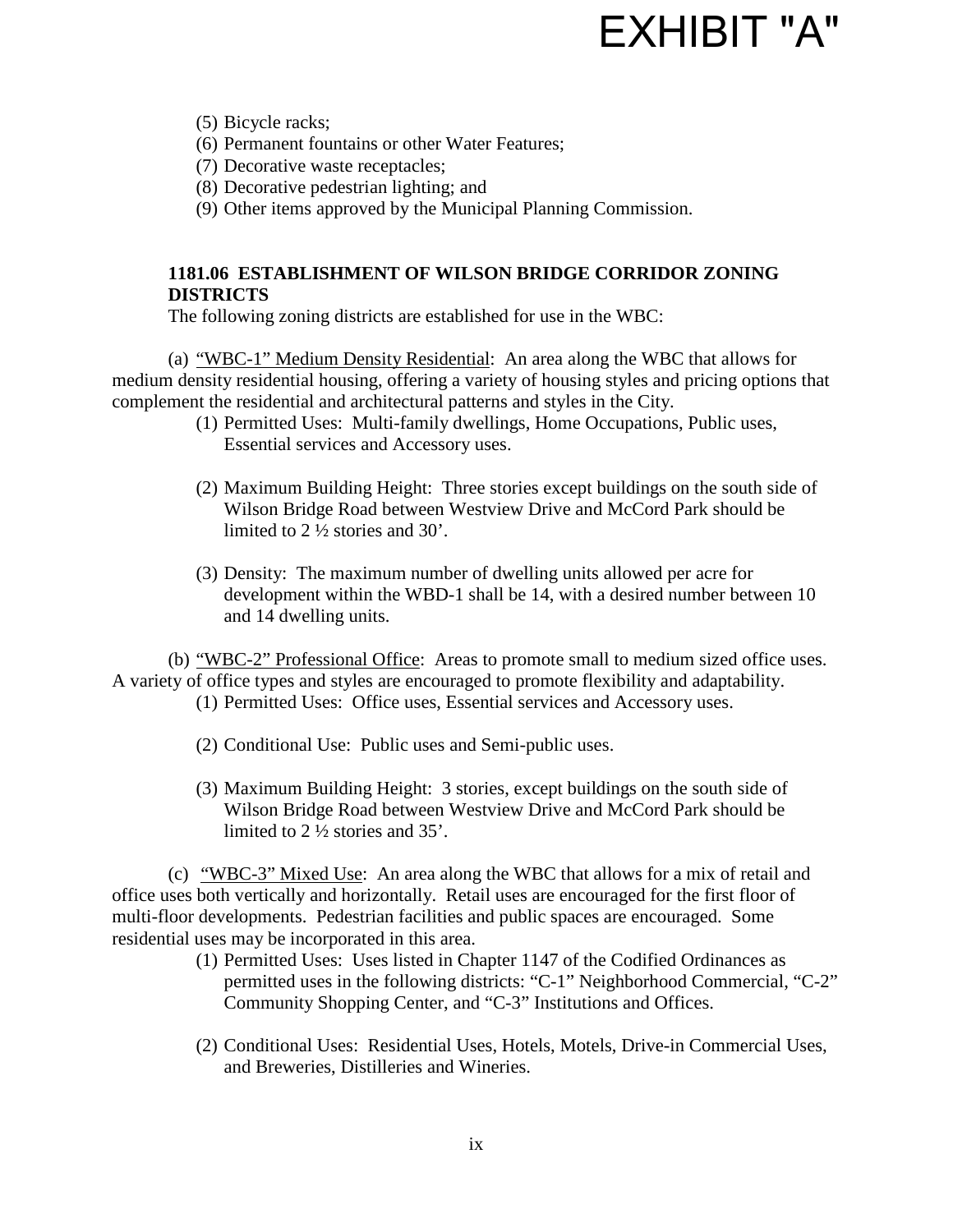

(3) Maximum Building Height: 3 stories for properties south of Wilson Bridge Rd; except for the WBC-3 Mixed-Use location south of Wilson Bridge Road and west of High Street, where the maximum building height shall be 3 stories within the westernmost 180 feet and 4 stories in the remaining area; 4 stories for properties north of Wilson Bridge Rd.

(d) "WBC-4" Office: Areas along the WBC that allows for large-scale office development and redevelopment, with such product offering prominent freeway visibility and serving local, regional and national tenants.

- (1) Permitted Uses: Office uses, Animal Hospitals, Essential services and Accessory uses.
- (2) Conditional Uses: Hotel, Public uses and Semi-public uses.
- (3) Maximum Building Height: 4 stories except buildings abutting the Wilson Bridge Rd. right-of-way should be limited to 3 stories.

### **1181.07 PROCEDURES FOR REVIEW**

(a) Existing Development Modifications. The City staff may approve site and building changes that conform to the Design Standards for the WBC. Such modifications shall be limited to the minor modification of existing buildings, the addition or modification of lighting, fencing, landscaping, accessory structures and wall-mounted signs; and the modification of freestanding signs. Staff approval under this subsection may be used for all properties in the WBC, regardless of the existence of an approved plan for the property per Chapters 1173, 1175 or 1181.

(b) Redevelopment/New Development. Shall apply to improvements such as construction of a new building; expansion of a building's gross floor area; construction, alteration or expansion of parking facilities; and construction/installation of freestanding signs. Additionally, requested improvements that do not conform to this Chapter may be subject to the provisions herein.

- (1) Pre-application. The applicant may request review and feedback from City staff and the Municipal Planning Commission prior to preparing a Preliminary Plan. No discussions, opinions, or suggestions provided shall be binding to the applicant, or the City, or be relied upon by the applicant to indicate subsequent approval or disapproval by the City.
- (2) Preliminary Plan.
	- A. The owner of a tract of land located in the WBC shall submit to the Municipal Planning Commission for its review, a preliminary plan for the redevelopment and/or change of use of such tract of land. At the time of filing of the preliminary plan, the applicant shall pay a fee of \$350.00, no part of which shall be refundable.
	- B. The Preliminary Plan submittal shall include the following: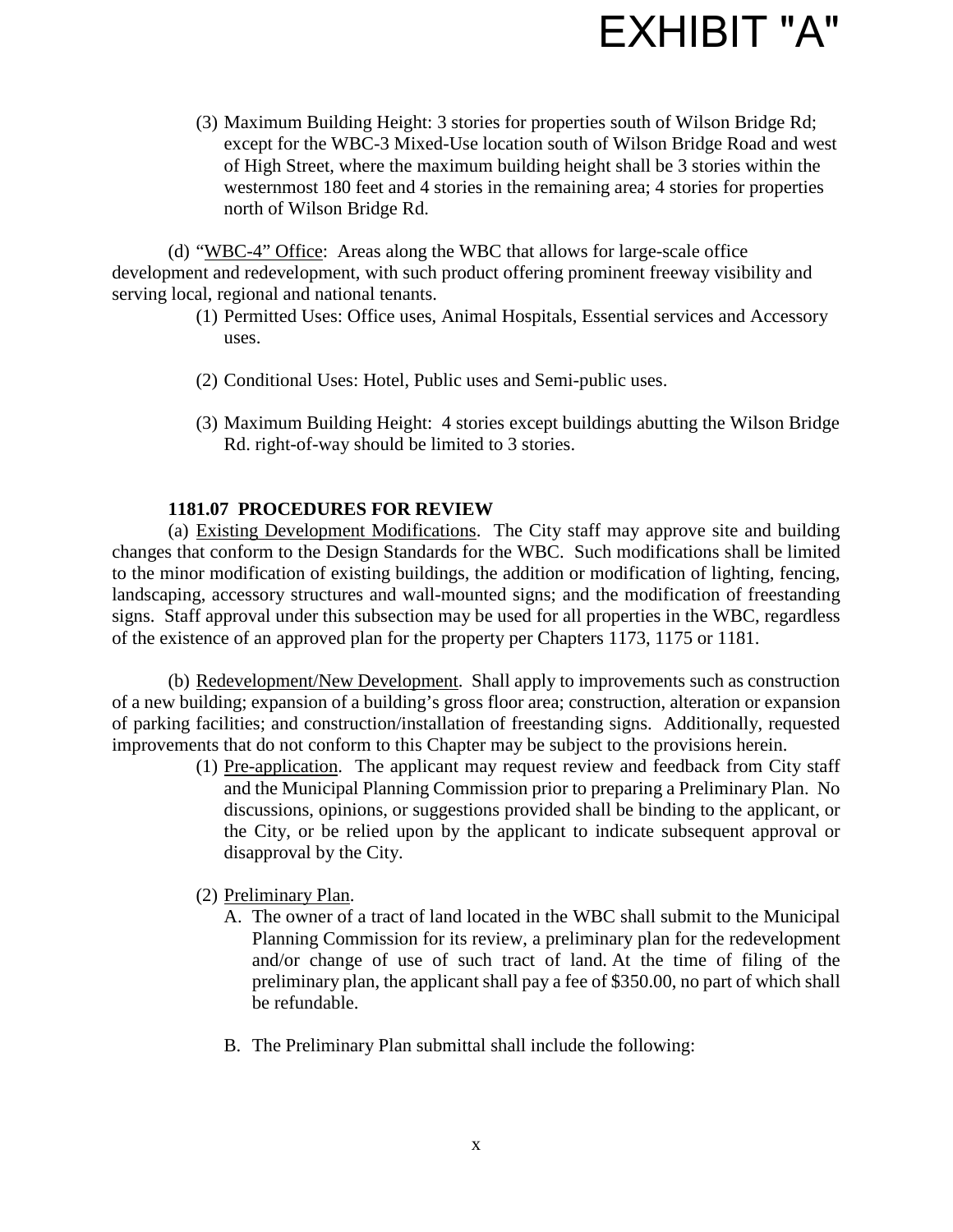- 1. A legal description and vicinity map showing the property lines, streets, existing Zoning, and land uses within 300' of the area proposed for development;
- 2. Names and addresses of owners, developers and the registered land surveyor, engineer or architect who made the plan;
- 3. Date, north arrow and total acreage of the site;
- 4. A topographical survey of all land included in the application and such other land adjoining the subject property as may be reasonably required by the City. The topographical survey shall show two foot contours or contours at an interval as may be required by the Municipal Planning Commission to delineate the character of the land included in the application and such adjoining land as may be affected by the application. Elevations shall be based on North American Vertical Datum of 1988 (NAVD88). In lands contiguous to or adjacent to the flood plain of the Olentangy River, existing contours shall be shown in accordance with the elevations set forth in Chapter 1105;
- 5. Existing Structures, parking and traffic facilities, Easements and public Rights-of-Way on the subject property as well as within 300' of the proposed area;
- 6. Existing sanitary and storm sewers, water mains, culverts and other underground facilities within the tract and in the vicinity, indicating pipe size, grades and exact locations;
- 7. The location of Natural Features and provisions necessary to preserve and/or restore and maintain them to maintain the character of the surrounding neighborhood and community. In areas located near the Olentangy River, stormwater quality treatment requirements, downstream surface water protection, and stream corridor protection areas shall be designated, protected, and/or mitigated as required by Ohio EPA's "Construction Site Storm Water in the Olentangy River Watershed" General Permit or the Ohio Department of Natural Resources Rainwater and Land Development Manual, whichever greater. Wetland areas shall be delineated and mitigated as required by the Clean Water Act Sections 401 and 404. A Flood Hazard Permit is required to be filed with the City for all work within the FEMA designated floodplain.
- 8. A tree preservation plan showing all existing trees 6" caliper or larger;
- 9. A preliminary grading plan;
- 10. Preliminary design and location of Structures, Accessory Structures, streets, drives, traffic patterns, Sidewalks or Recreation Paths, parking, entry features, site lighting, landscaping, screening, Public Space Amenities and other features as required by the City;
- 11. The proposed provision of water, sanitary sewer and surface drainage facilities, including engineering feasibility studies or other evidence of reasonableness of such facilities;
- 12. Parcels of land intended to be dedicated or temporarily reserved for public use, or reserved by deed covenant, and the condition proposed for such covenants and for the dedications;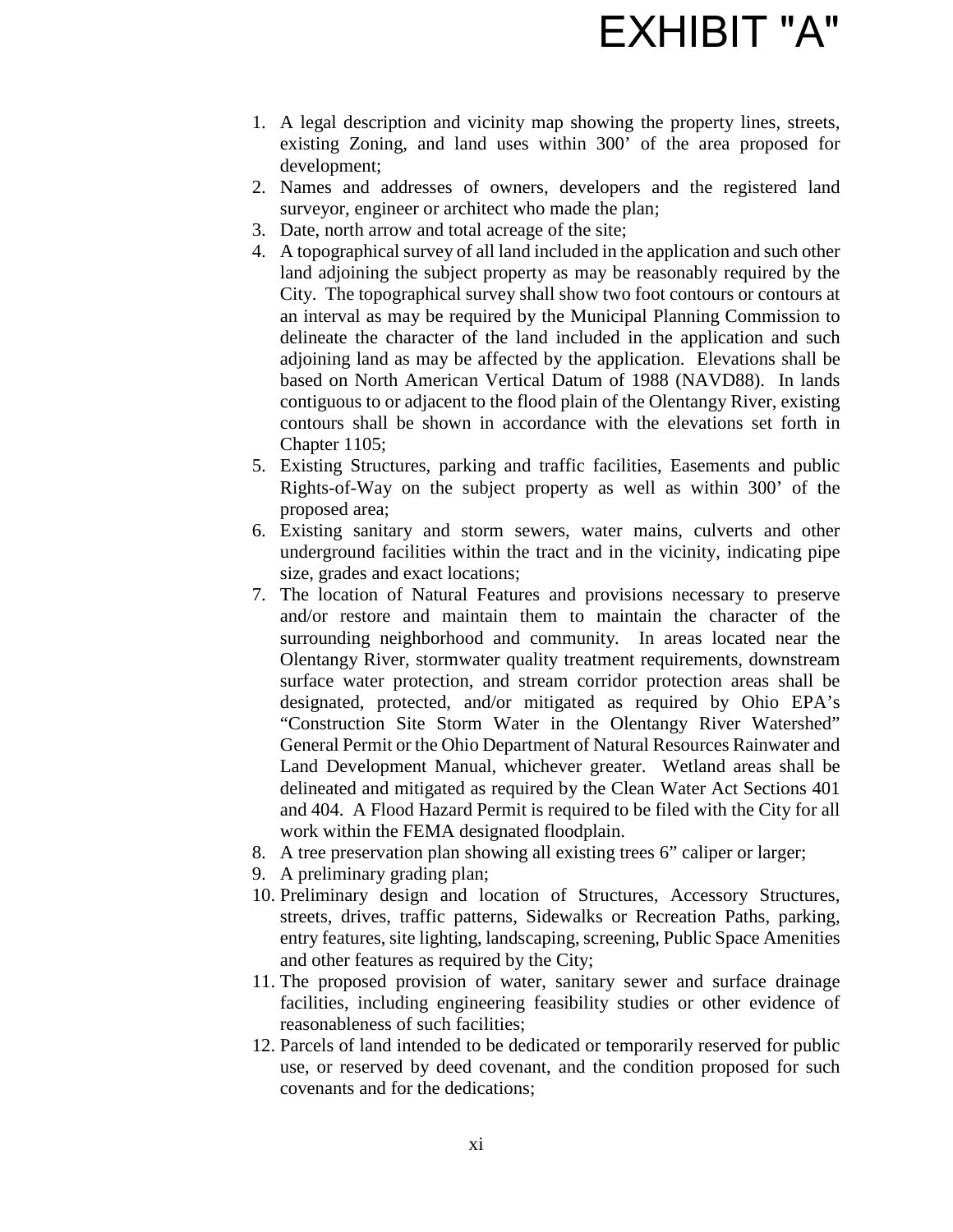- 13. Proposed Easements;
- 14. Proposed number of Dwelling Units per acre;
- 15. Proposed uses, including area of land devoted to each use;
- 16. Proposed phasing of development of the site, including a schedule for construction of each phase;
- 17. Homeowners or commercial owners' association materials;
- 18. A written narrative describing the project; and
- 19. Any additional information as required by the Municipal Planning Commission and the City Council.
- C. The Municipal Planning Commission may approve, approve with modifications, or disapprove the Preliminary Plan based on its conformance with the ordinances of the City.
- (3) Final Plan.
	- A. Upon determination by the Municipal Planning Commission that the proposed WBC application as shown by the preliminary plan conforms to the requirements of this Chapter and all applicable requirements of this Zoning Ordinance, the proponents shall prepare and submit a Final Plan, which plan shall incorporate any changes or modifications required or suggested by the Commission. At the time of filing the Final Plan for review by the Municipal Planning Commission, the applicant shall pay a fee of \$200, no part of which shall be refundable.
	- B. The Final Plan submittal shall include the following:
		- 1. An updated construction schedule;
		- 2. All items required in the Preliminary Plan, revised as necessary to meet the approval;
		- 3. Proposed final design and location of Structures, Accessory Structures, streets, drives, Sidewalks or Recreation Paths, parking, entry features, site lighting, landscaping, screening and other features as required by the City;
		- 4. Evidence that the applicant has sufficient control over the land to undertake the proposed development; and
		- 5. Covenants and other restrictions which will be imposed upon the use of the land, Buildings, and Structures, and a copy of any bylaws.
	- C. For any development involving the extension of utilities, the owner shall also submit conceptual utility drawings containing the following information:
		- 1. The pipe size, slope, manholes and location of the sanitary sewer system;
		- 2. The size, shape and slope for all pipes, channels and basins of the storm sewer system with accompanying storm drainage calculations;
		- 3. The size and location of water lines and fire hydrants; and
		- 4. Street or drive grades, cross sections, elevations and contours at two foot intervals.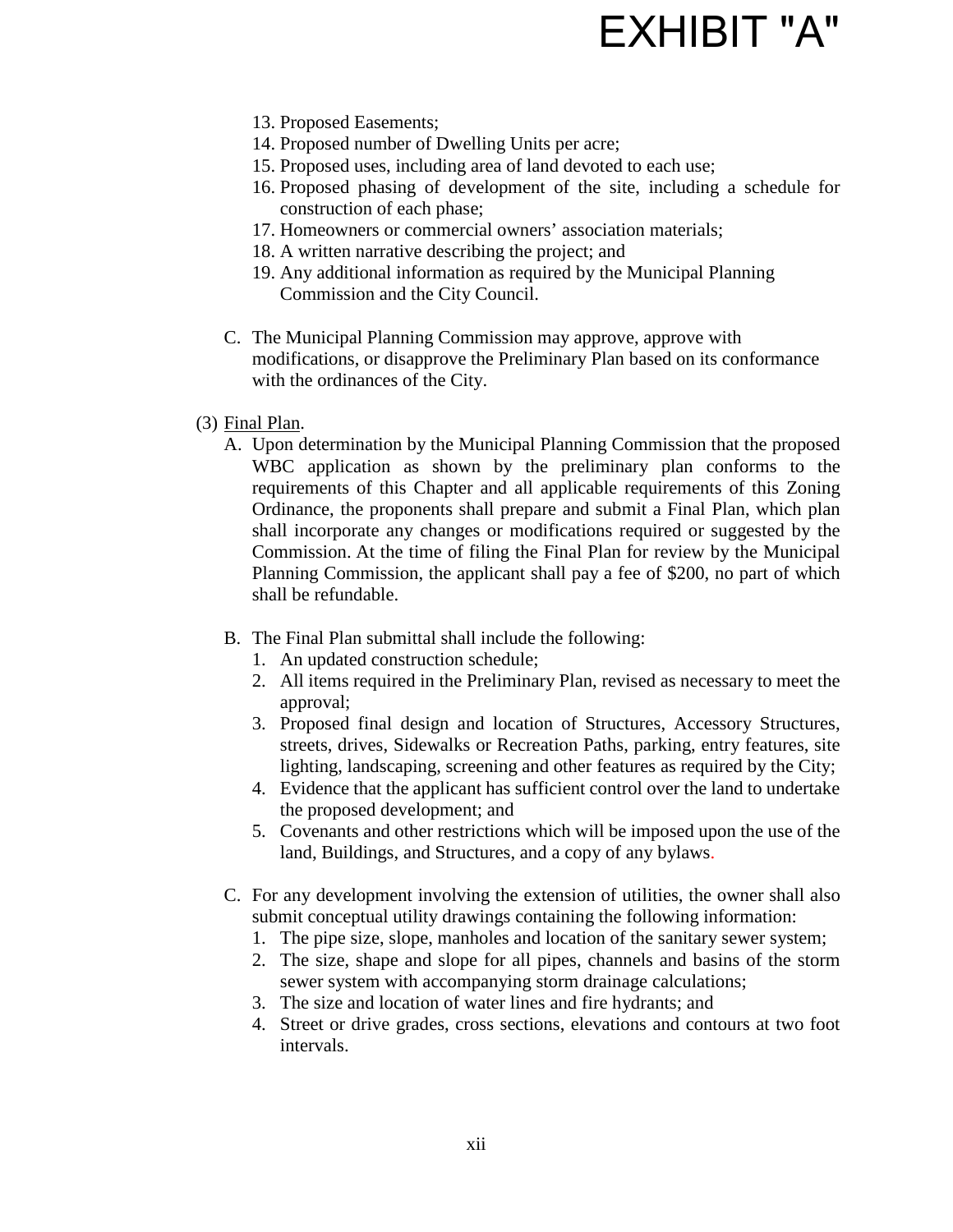If a conceptual utility plan is required, the applicant shall pay a fee of \$100.00 per acre for each acre in the development; however, such fee shall not be less than \$300.00 for the purposes of reviewing such utility plans.

- D. If the final plan is found to comply with requirements set forth in this Chapter and other applicable provisions of this Zoning Ordinance, the Commission shall submit such plan with its report and recommendations to the City Council which shall hold a public hearing on the WBC plan.
- E. Following a public hearing, the Council may approve by Ordinance the final plan as submitted by the Commission or may approve modification of the plan if the modification is consistent with the intent and meaning of this Chapter and is in substantial conformity with the Final Plan as approved by the Commission.
- (4) Requested modifications to the approved Final Plan shall be reviewed according to the following:
	- A. City Staff. The City staff may approve design modifications that are required to correct any undetected errors or that are consistent with the purpose of the approved Final Plan. Such modifications shall be limited to:
		- 1. Minor adjustments in location of Building footprints and parking lots, provided the perimeter required Yards remain in compliance;
		- 2. Minor adjustments in Building height;
		- 3. Minor modifications in Structure design and materials, and lighting provided there is the same general appearance; and
		- 4. Minor modifications of landscaping, including substitution of materials.
	- B. Municipal Planning Commission. The Municipal Planning Commission shall review modifications other than those listed in the above section, and any of the above modifications as recommended by City staff.
		- 1. Should the Municipal Planning Commission find that such modification keeps the essential character of the Final Plan, and otherwise meets the provisions of the Planning and Zoning Code, the Municipal Planning Commission may approve such modification.
		- 2. Should the Municipal Planning Commission find that such modification does not otherwise meet the provisions of the Planning and Zoning Code, or requires further review, the Municipal Planning Commission shall forward a recommendation of approval or denial to the City Council for consideration?
	- C. City Council. Following a public hearing, Council may approve by resolution the amendment to the Final Plan as submitted by the Commission, may approve modification of the plan if the modification is consistent with the intent and meaning of this Zoning Ordinance or may deny the amendment.
- (5) Appeal. Any person, firm or corporation, or any officer, department, board or agency of the City who has been aggrieved or affected by any decision of the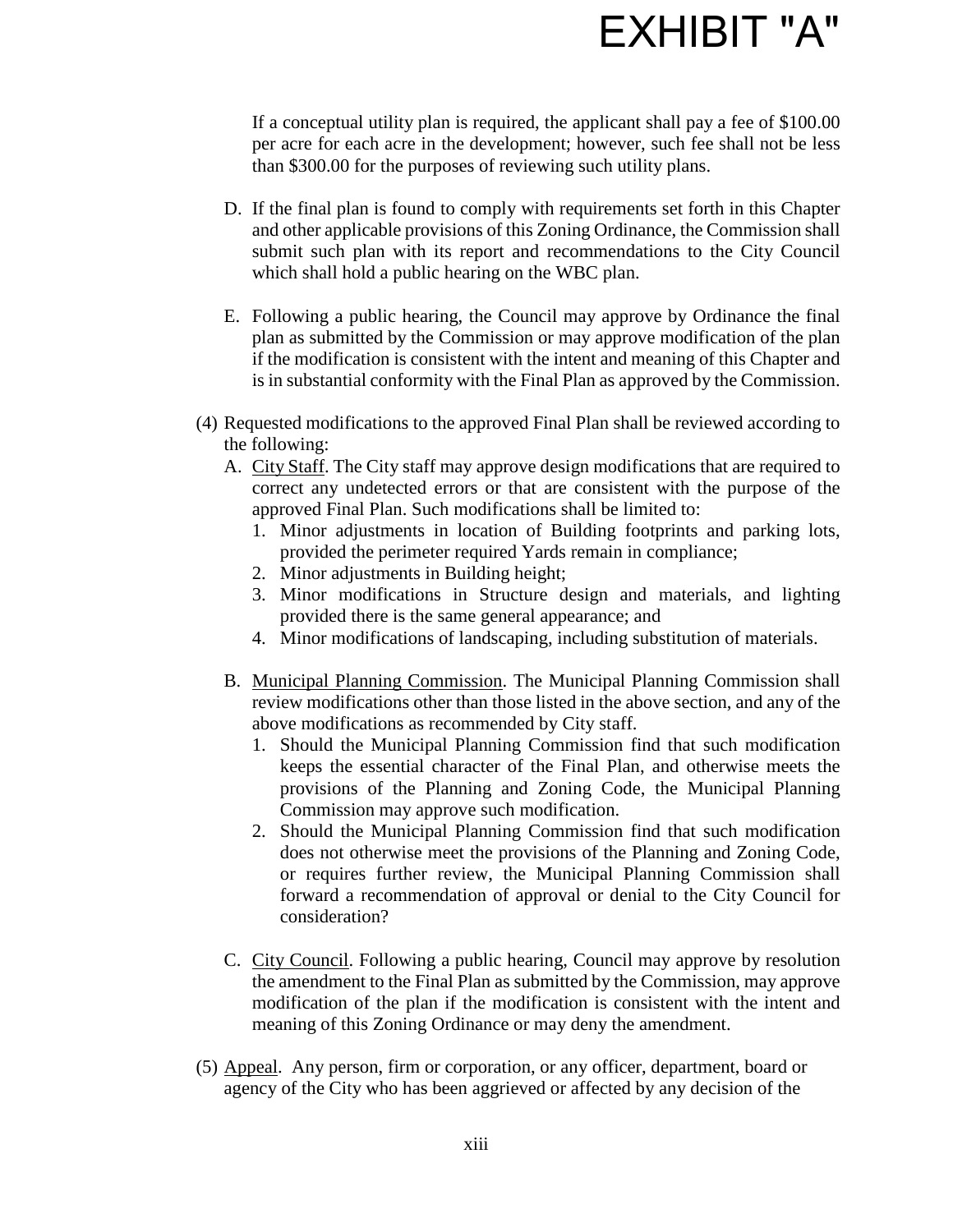

Municipal Planning Commission or City staff involving an application for the WBC, or any member of the City Council, whether or not aggrieved or affected, may appeal such decision to the City Council by filing notice of intent to appeal within seven days of the date of the decision, and filing a petition with the Clerk of Council within fifteen days from the date of the decision and setting forth the facts of the case. The City Council shall hold a public hearing on such appeal not later than thirty days after such petition has been filed with the Clerk of Council. The City Council, by an affirmative vote of four of its members, shall decide the matter on the merits of the case after giving due consideration to the deliberations and decisions of the Municipal Planning Commission and the City Council's decision shall be final.

- (6) Expiration. In the event the applicant receiving approval of a WBC plan does not receive the required permits within 18 months of the date of approval, the City shall require the applicant to show cause why such approval should not be revoked. If the Commission determines that the best interests of the City will not be served by the applicant continuing to hold the approval, the Commission shall hold a hearing to revoke the approval.
- (7) Guarantee of Natural Features Work. Prior to beginning construction, the owner or developer shall provide a bond, letter of credit acceptable to the City, or a certified check, guaranteeing the work of preserving and/or restoring and maintaining Natural Features. The bond, letter of credit or check shall be in an amount equal to the estimated cost of the work of preserving and/or restoring and maintaining Natural Features, and the same shall be released upon acceptance of the Natural Features work by the City and upon the furnishing by the owner or developer of an additional bond or letter of credit acceptable to the City, or a certified check in an amount equal to ten percent (10%) of the estimated cost of the Natural Features work to guarantee maintenance of the Improvements and the Natural Features work for a period of one year following the completion of construction.
- (8) The owner or developer shall, prior to beginning construction, deposit with the Director of Finance a sum of money as prescribed by the City Engineer to defray the cost of inspection and whatever engineering services may be required**,** and expense incurred by the City in the installation of any public improvements. Should the amount of such deposit be insufficient to pay the cost thereof, the developer shall immediately, upon demand, deposit such additional sums as are estimated by the Director to be necessary. Upon completion and acceptance of the improvement, any unexpended balance remaining from such deposit or deposits shall be refunded.
- (9) Interpretation of Uses: When a proposed land use is not explicitly listed herein, the Municipal Planning Commission shall determine whether it is reasonably included in the definition of a listed use, or that the proposed use meets the